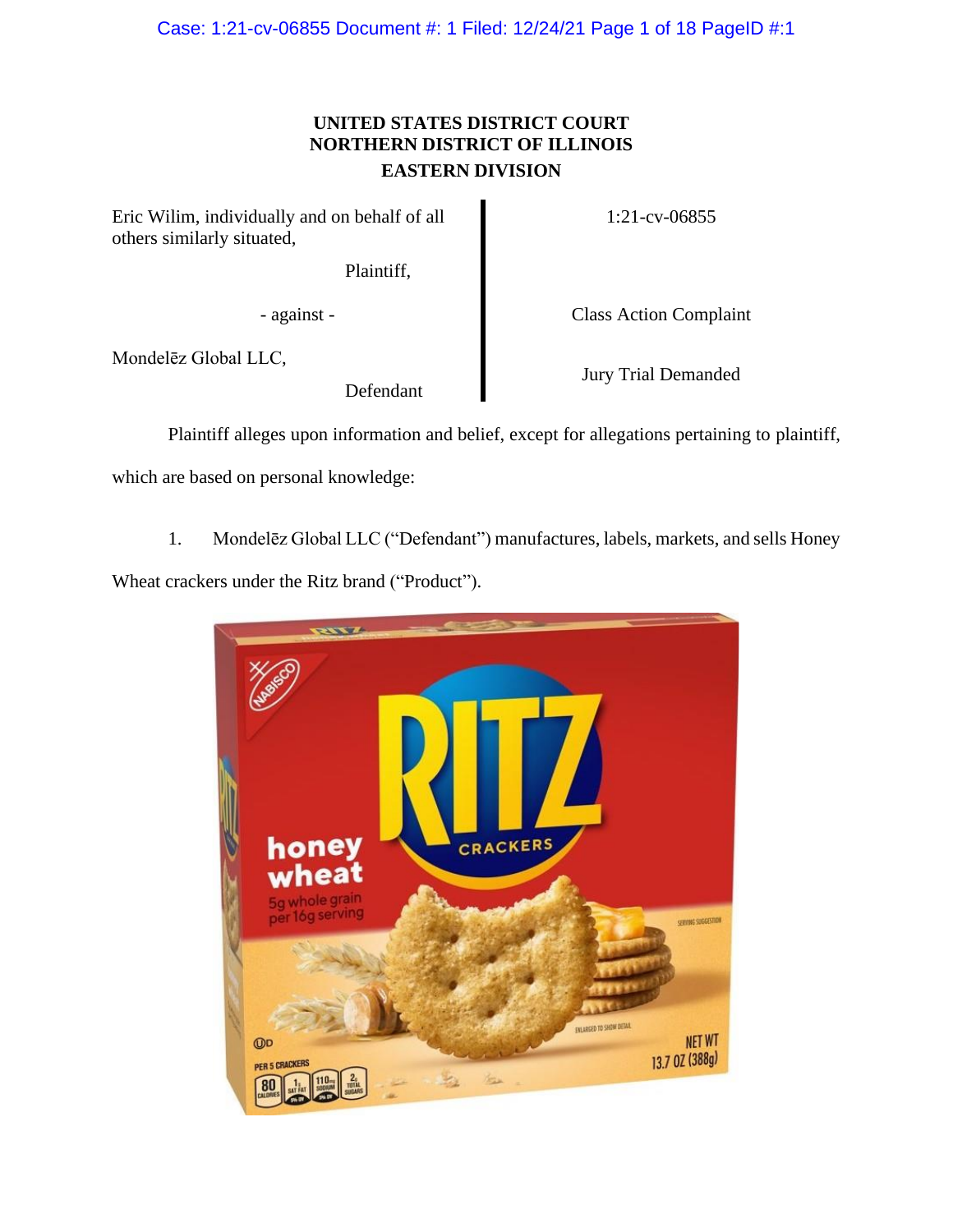# Case: 1:21-cv-06855 Document #: 1 Filed: 12/24/21 Page 2 of 18 PageID #:2

2. The relevant front label representations include "Honey Wheat," "5g whole grain per 16g serving," a honey dipper, and stalks of wheat.

# **I. CONSUMERS VALUE WHOLE GRAINS**

3. Whole grains are associated with numerous health benefits.

4. The 2015-2020 Dietary Guidelines for Americans recommend that at least half of all

grains eaten should be whole grains.

5. The Dietary Guidelines recommend consuming 48g of whole grains per day.

6. However, Americans are consuming less than 16g of whole grains per day.

7. It is recommended that individuals over 9 eat at least three to five daily servings of whole grains, at 16g per serving.

### A. Consumers Expect Fiber From Whole Grains

8. The average person needs 28 grams of fiber per day.

9. Dietary Guidelines promote whole grains as an important source of fiber.

10. 87% of consumers try to consume more whole grains and 92% try to get more fiber.

11. Research proves that consumers seek whole grains because they want more fiber.

12. In surveys, more than 60% of consumers stated they want to consume more whole grains to improve their digestive health, which is reflective of a desire to increase fiber intake.

13. Almost 75% of consumers who are presented front label claims that a product is made with, or contains whole grains, will expect that food to be at least a good source of fiber – 10% of the daily value.

14. Almost 70% of consumers agree with the statement that whole grains are one of the best sources of fiber.

15. 62% of consumers agree that foods made from whole grains are one of the best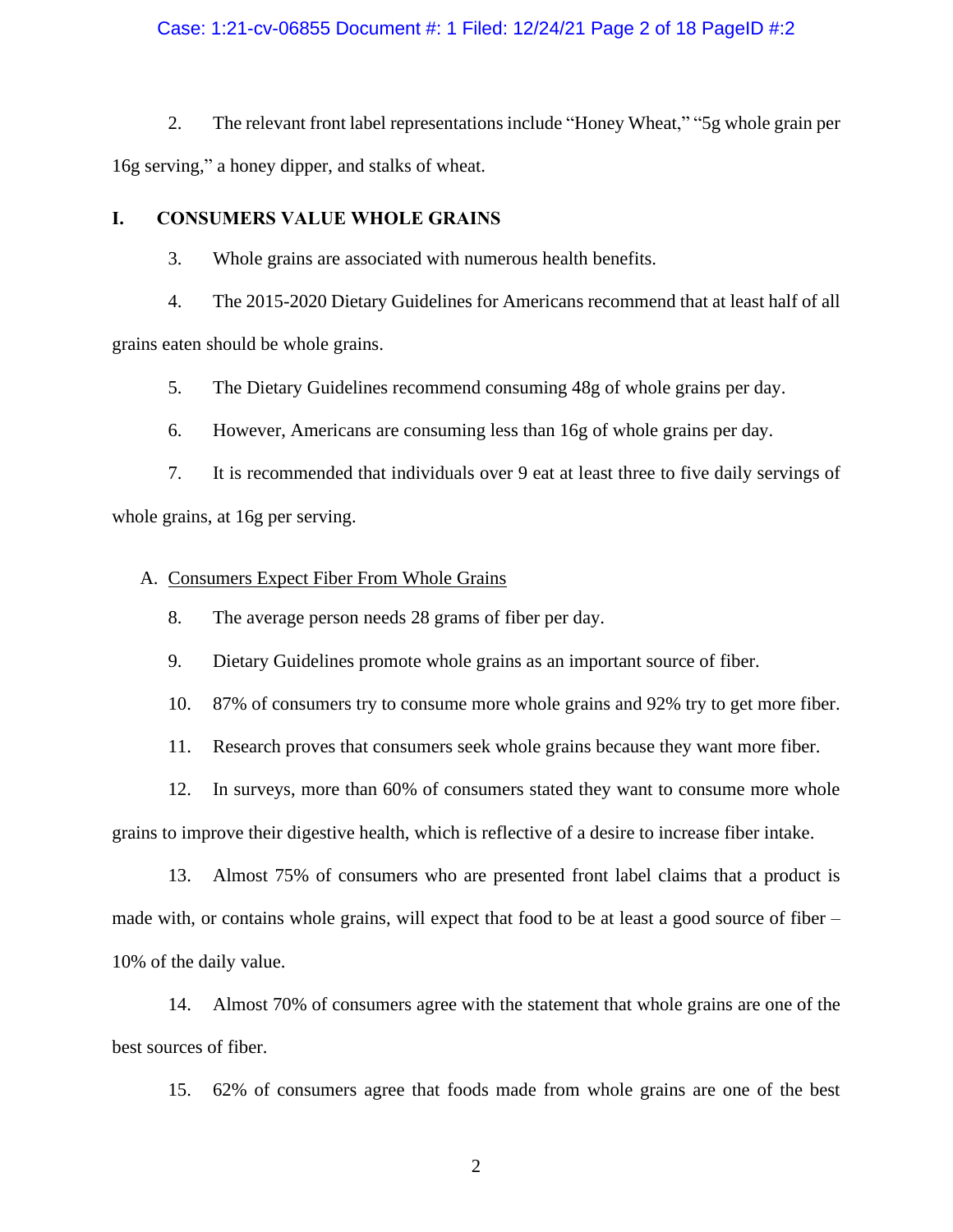# Case: 1:21-cv-06855 Document #: 1 Filed: 12/24/21 Page 3 of 18 PageID #:3

sources of fiber.

16. 46% of consumers rely on foods with whole grains for their daily fiber needs.

17. Based on the proven connection with fiber, whole grain statements do more than tell consumers a product contains a type of grain ingredient.

18. At least half of consumers expect that for every gram of whole grain per serving, there will be at least a gram of fiber.

19. The survey revealed that almost half of consumers who viewed a claim like that on the Product, that a food contains 5 grams of whole grains per serving, would deliver at least 5 grams or more of fiber per serving.

20. This is based on the Nutrition Facts, which reveals the Product is not a good source of fiber, as it indicates less than one gram of fiber, or 3% of the daily value, per serving.

| <b>Nutrition Facts</b><br>about 24 servings per container<br><b>Serving size</b><br>5 crackers (16g)                                                                      |       |
|---------------------------------------------------------------------------------------------------------------------------------------------------------------------------|-------|
| <b>Amount per serving</b><br>Calories                                                                                                                                     |       |
| % Daily Value*                                                                                                                                                            |       |
| <b>Total Fat 4g</b>                                                                                                                                                       | 5%    |
| Saturated Fat 1q                                                                                                                                                          | 5%    |
| Trans Fat Og                                                                                                                                                              |       |
| <b>Cholesterol Oma</b>                                                                                                                                                    | 0%    |
| Sodium 110mg                                                                                                                                                              | 5%    |
| Total Carbohydrate 10g                                                                                                                                                    | 4%    |
| Dietary Fiber less than 1g                                                                                                                                                | 3%    |
| <b>Total Sugars 2g</b>                                                                                                                                                    |       |
| Includes 2g Added Sugars                                                                                                                                                  | 4%    |
| Protein less than 1g                                                                                                                                                      |       |
|                                                                                                                                                                           |       |
| Vitamin D 0mcg                                                                                                                                                            | $0\%$ |
| Calcium 20mg                                                                                                                                                              | 0%    |
| Iron 0.5mg                                                                                                                                                                | 2%    |
| Potassium 30mg                                                                                                                                                            | 0%    |
| * The % Daily Value (DV) tells you how much a nutrient<br>in a serving of food contributes to a daily diet, 2,000<br>calories a day is used for general nutrition advice. |       |

21. The survey showed that consumers are misled by claims like that on the Product where the food fails to deliver the expected amount of fiber.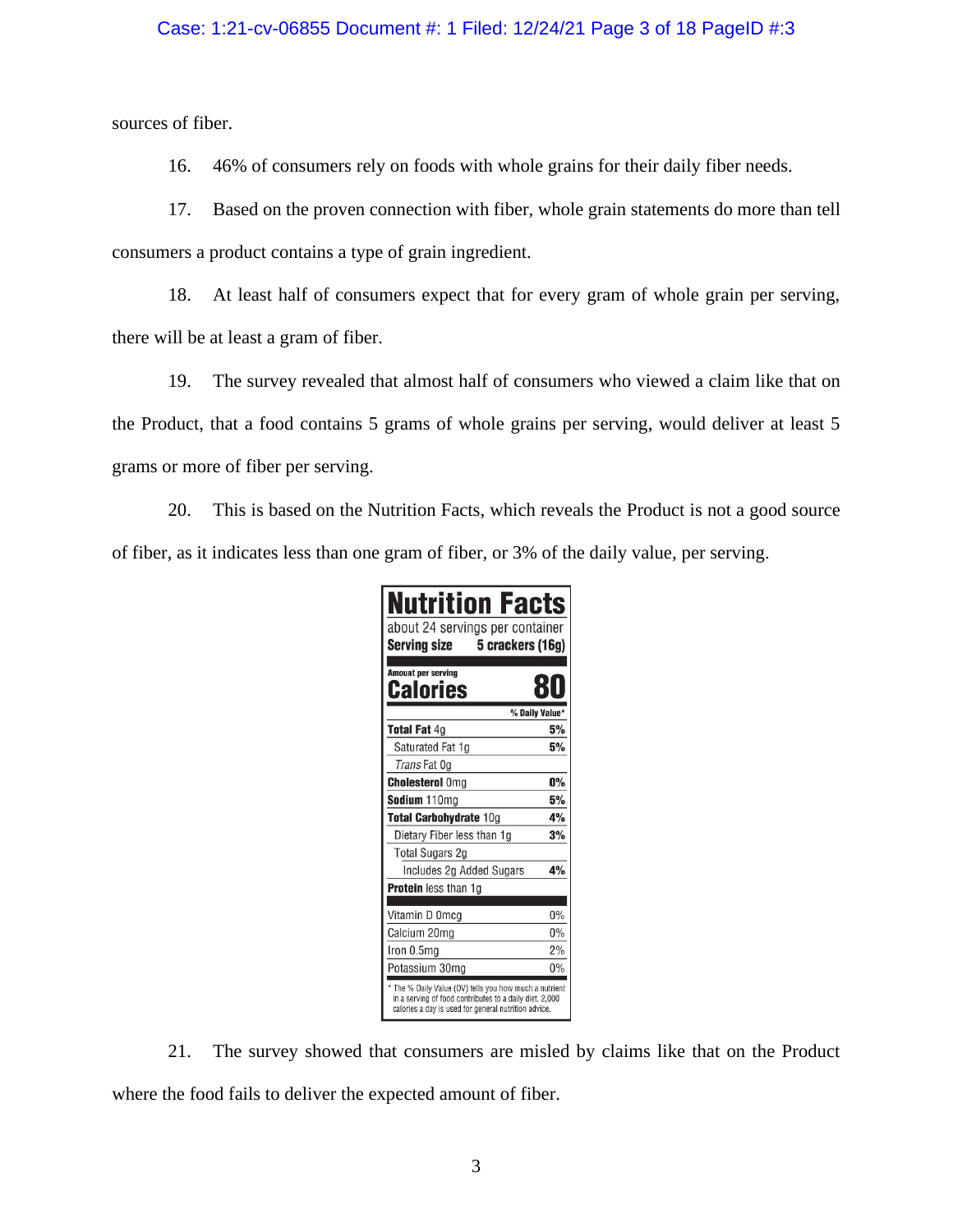# B. Labeling Whole Grain Claims

22. Epidemiological studies have shown that the minimum meaningful amount of whole

grains deserving of mention in front-of-pack labeling is 8g per serving.

- 23. This figure is one-sixth of the 48g of whole grains people should consume daily.
- 24. The Product states, "5g whole grain per 16g serving."
- 25. However, this does not tell consumers how much of the Product's grain is refined

grains.

26. Even if consumers review the ingredients, which list "Unbleached Enriched Flour"

ahead of "Whole Grain Wheat Flour," they will not learn the relative amount of refined and whole

grains.

**INGREDIENTS:** UNBLEACHED **ENRICHED INGREDIENTS:** UNBLEACHED FLOUR (WHEAT FLOUR, NIACIN, REDUCED ENRICHED FLOUR (WHEAT FLOUR, NIACIN, REDUCED IRON, THIAMINE **IRON. THIAMINE MONONITRATE (VITAMIN B1).** MONONITRATE {VITAMIN B1}, RIBOFLAVIN {VITAMIN B2}, FOLIC ACID), RIBOFLAVIN {VITAMIN B2}, FOLIC WHOLE GRAIN WHEAT FLOUR, CANOLA ACID), WHOLE GRAIN WHEAT OIL, SUGAR, PALM OIL, HONEY, LEAVENING FLOUR, CANOLA OIL, SUGAR, PALM PHOSPHATE, BAKING SODA). (CALCIUM OIL, HONEY, LEAVENING (CALCIUM PHOSPHATE AND/OR BAKING SODA), SALT. SOY LECITHIN, ARTIFICIAL FLAVOR. SALT, SOY LECITHIN, ARTIFICIAL NATURAL FLAVOR. FLAVOR, NATURAL FLAVOR.

27. Consumers are unable to know what percent of the weight of the serving size of the

Product is attributable to grain content compared to the Product's other ingredients.

28. The result is consumers unknowingly consume more of the Product to get more

whole grains, even though they will end up consuming excess refined grains.

29. Consumption of substantially more refined grains than whole grains is inconsistent

with dietary guidelines to "make half your grains whole."

30. Without knowing how many grams of refined grain are in the Product, consumers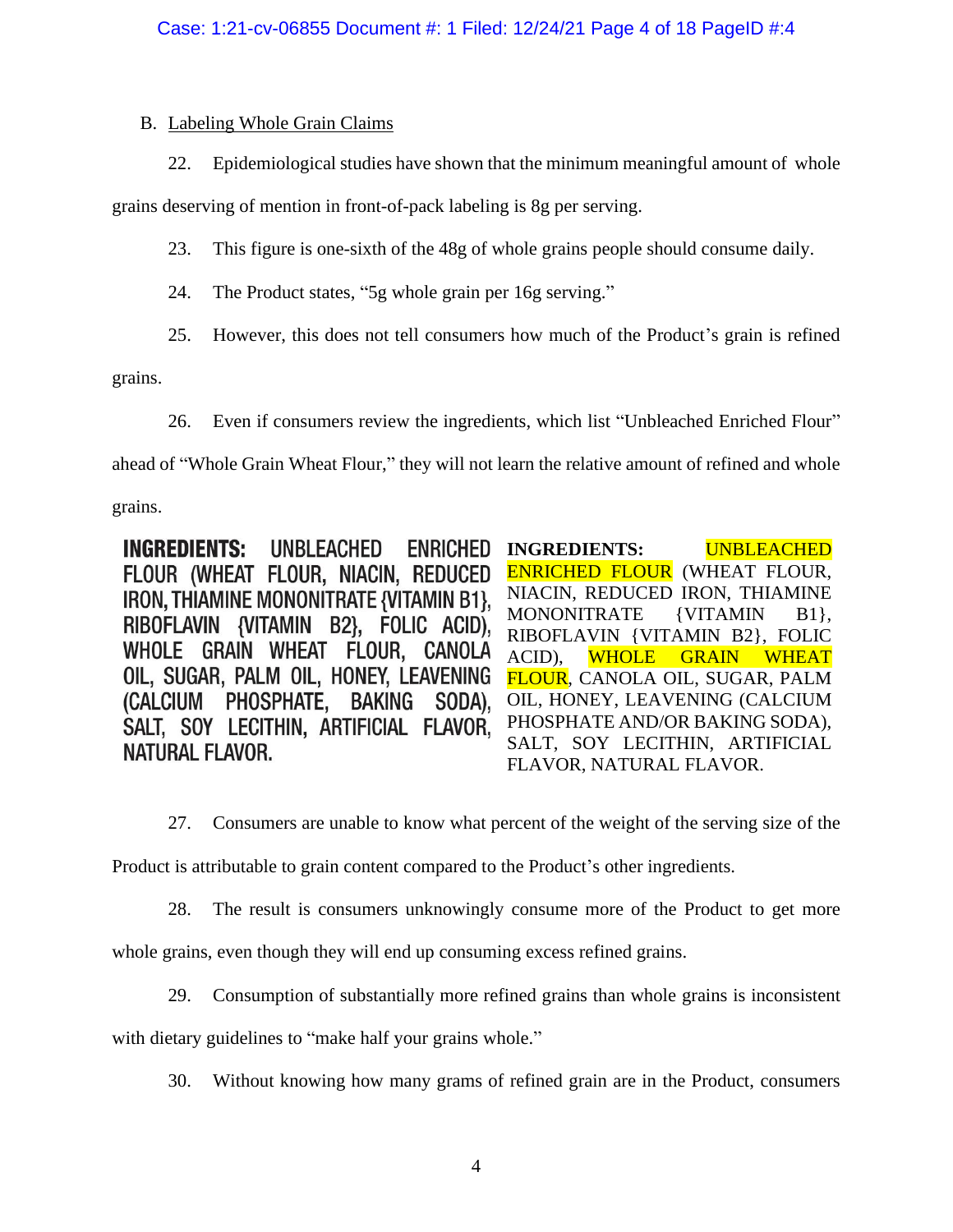### Case: 1:21-cv-06855 Document #: 1 Filed: 12/24/21 Page 5 of 18 PageID #:5

cannot determine whether half their grains are whole.

31. Upon information and belief, the amount of whole grains to refined grains in the Product is approximately 25%, based on a rough calculation from the Nutrition Facts.

32. Since one serving of the Product contains only 5g of whole grain, three servings would be 15 g of whole grain, significantly less than what the Dietary Guidelines recommend, not just for one day, but for one serving of whole grains.

33. The front label does not disclose the percentage of whole grains provided in a serving compared to what the dietary guidelines recommend of 48g whole grains per day.

34. A recent study has shown that consumers are misled by the name, "Honey Wheat," and expect a food bearing this statement has more whole grains than it does.

35. Consumers believe that "honey wheat" is a type of wheat, which has more whole grains than regular, refined wheat.

# C. The Small Amount of Honey Furthers Impression Product Contains More Whole Grain than it Does

36. Consumers associate darker hues in grain products with a significant amount of whole grain ingredients.

37. Though the Product contains honey purportedly for a sweetening effect, the honey is also used to impart a darker color.

38. The Product's color would be significantly lighter if based solely on the ratio of refined grains to whole grains.

39. According to expert W.K. Nip, the presence of "mostly reducing sugars in [honey's] sugar profile" causes it "[to] brown[s] easily during baking, adding a natural dark color to baked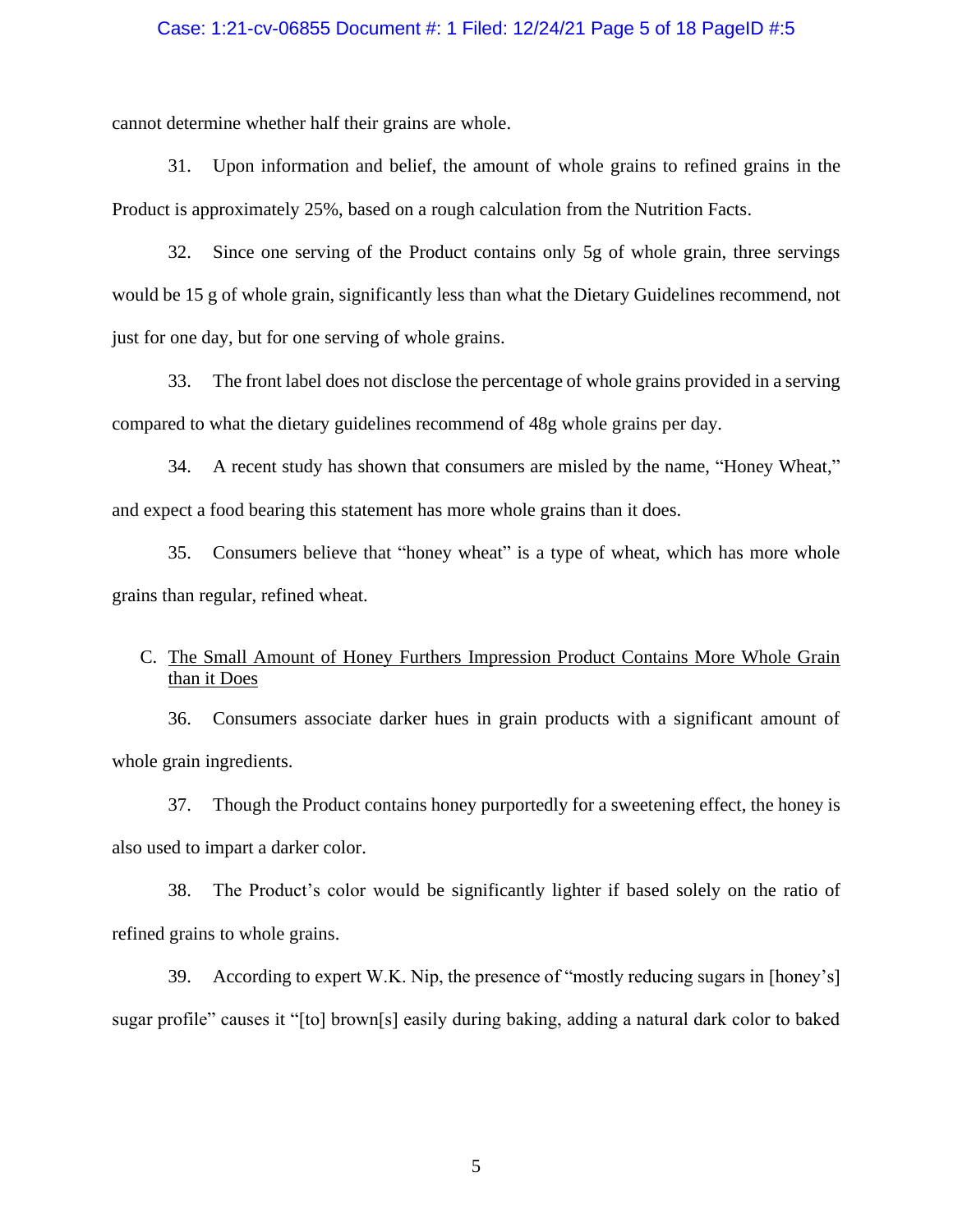# Case: 1:21-cv-06855 Document #: 1 Filed: 12/24/21 Page 6 of 18 PageID #:6

products such as bread, crackers, and other products." 1

40. This small amount of honey contributes to consumers getting the misleading impression the Product contains more whole grains than it does.

# **II. HONEY IS MISREPRESENTED AS MAIN SWEETENER**

41. The representations convey that honey is the primary and/or a significant source of sweetener ingredients used in the Product are misleading.

42. However, the Product is sweetened primarily with conventional sugars and contains a miniscule amount of honey.

# A. Sugar Disfavored as Sweetener

43. In 2014, the National Institutes of Health cautioned, "experts agree that Americans eat and drink way too much sugar, and it's contributing to the obesity epidemic. Much of the sugar we eat isn't found naturally in food but is added during processing or preparation."<sup>2</sup>

44. The NIH noted further: "[s]everal studies have found a direct link between excess sugar consumption and obesity and cardiovascular problems worldwide."<sup>3</sup>

45. There has long been a consensus among doctors and nutritionists that "[e]ating too much sugar contributes to numerous health problems, including weight gain, Type 2 diabetes, dental caries, metabolic syndrome and heart disease, and even indirectly to cancer because of certain cancers' relationship to obesity."<sup>4</sup>

46. In addition, "there is emerging research that suggests high-sugar diets may increase

<sup>1</sup> W.K. Nip et al., eds. *Bakery products: science and technology*, Ch. 7, "Sweeteners," John Wiley & Sons, 2006.

<sup>&</sup>lt;sup>2</sup> NIH[, Sweet Stuff: How Sugars and Sweeteners Affect Your Health,](https://newsinhealth.nih.gov/2014/10/sweet-stuff) October 2014.

<sup>3</sup> *Id.*

<sup>&</sup>lt;sup>4</sup> Marlene Cimons, [Eating too much sugar can hurt your health, and for some it's actually addictive,](https://www.washingtonpost.com/national/health-science/eating-too-much-sugar-can-hurt-your-health-and-for-some-its-actually-addictive/2017/12/15/3853d3e8-de8b-11e7-bbd0-9dfb2e37492a_story.html) Washington Post December 16, 2017.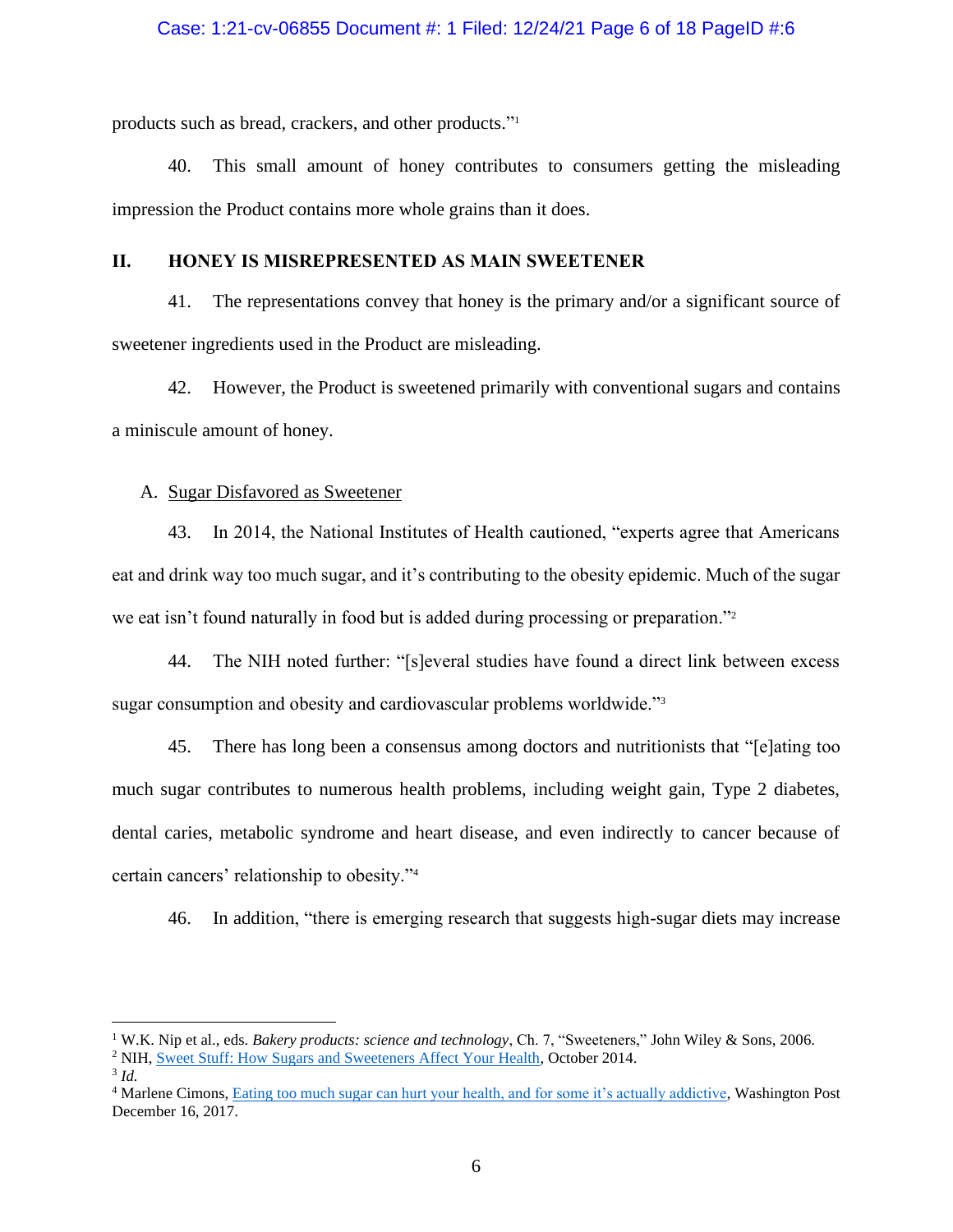# Case: 1:21-cv-06855 Document #: 1 Filed: 12/24/21 Page 7 of 18 PageID #:7

the risk of developing [dementia]."<sup>5</sup>

47. As part of a societal trend toward consuming healthier and natural foods, avoidance of added sugar has been and remains a significant consumer preference, with consumers strongly favoring honey as a sugar substitute.

48. In August 2016, an article in "Prepared Foods" magazine noted that "[o]ngoing concerns about obesity and sugar intake have driven interest in reduced sugar and diet drinks in recent years."<sup>6</sup>

49. As another observer of the food industry explained in May 2017, "[h]ealth concerns and better educated consumers are propelling the demand for sugar reduction across food and beverage categories. . . Sugar reduction will be one of the top marketing claims prominently featured on products in the coming year…"<sup>7</sup>

50. Similarly, an article in the February 28, 2018, edition of "Food Business News" reported that "[s]peakers addressing consumer trends at the International Sweetener Colloquium in Orlando on February 13 said sugar avoidance was a macro trend 'that is here to stay and will only increase."<sup>3</sup>

51. The same article noted that "I.R.I. [Information Resources, Inc.] surveys show that 58% of consumers across generations are avoiding sugar. . . [and of] those avoiding sugar, 85% are doing so for health reasons and 58% for weight concerns."<sup>9</sup>

<sup>5</sup> Kieron Rooney, [Yes, too much sugar is bad for our health –](http://theconversation.com/yes-too-much-sugar-is-bad-for-our-health-heres-what-the-science-says-92030) here's what the science says, The Conversation, March 8, 2018.

<sup>6</sup> PreparedFoods.com, [Trends in Sugar Reduction and Natural Sweeteners,](https://www.preparedfoods.com/articles/118643-trends-in-sugar-reduction-and-natural-sweeteners) August 24, 2016.

<sup>7</sup> Laura Dembitzer, [Less is More: Sugar Reduction, Less Sodium & Low-FODMAPS in Food, Beverage,](https://www.foodinsiderjournal.com/formulation-solutions/less-more-sugar-reduction-less-sodium-low-fodmaps-food-beverage) Food Insider Journal, May 09, 2017.

<sup>8</sup> Ron Sterk, [Avoidance of sugar remains macro trend,](https://www.foodbusinessnews.net/articles/11380-avoidance-of-sugar-remains-macro-trend) Food Business News, February 28, 2018

<sup>9</sup> *Id*.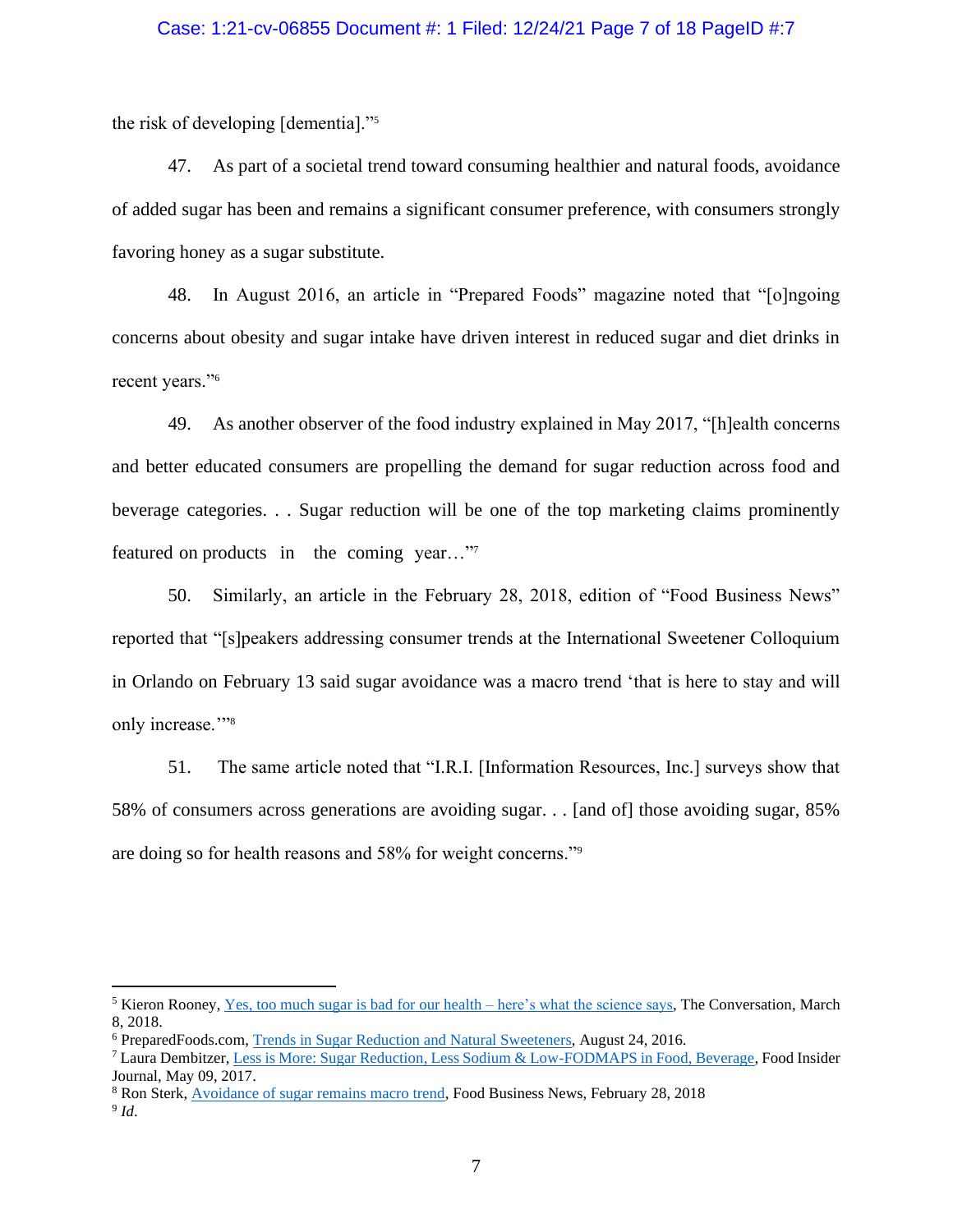# B. Consumer Preference for Products Sweetened with Honey Instead of Sugar

52. Surveys show "[c]onsumers rated honey at 73% 'better for you than sugar."<sup>10</sup>

53. A survey in "Prepared Foods" magazine noted that: (i) "93% of consumers consider honey to be a natural sweetener;" (ii) "58% of consumers with one or more children look for honey on the product label;" (iii) "60% of consumers between the ages of 18 and 34 look for honey on the product label; and (iv) about half of consumers would pay at least 5% more for food bars, ready-to-drink tea, and yogurt primarily sweetened with honey."<sup>11</sup>

54. Referring to food products perceived as healthier, the Huffington Post reported that "[a]ccording to a 2015 Nielsen survey of 30,000 people, 90% of shoppers are willing to pay more for the added quality and benefits" these foods and ingredients provide.<sup>12</sup>

55. Honey fits all these criteria, as a naturally occurring substance and, unlike sugar, has small amounts of nutrients such as vitamins, minerals, enzymes, and antioxidants.

56. In addition, honey has a lower glycemic index than sugar, causing slower fluctuations in blood sugar and therefore in insulin levels.

57. Rapid spikes of blood sugar lead to quick spurts of energy followed by sharp declines characterized by tiredness, headaches, and difficulties in concentrating ("low blood sugar").

58. Although sugar contains slightly fewer calories than honey by weight, honey is much sweeter than sugar and therefore less is needed to achieve the same level of sweetness.

59. Based on the common marketplace perception that honey is healthier and more natural than sugar, consumers place a greater value on products that are sweetened with honey instead of sugar and are willing to pay a higher price for such products.

<sup>10</sup> *Id.*

<sup>&</sup>lt;sup>11</sup> Supra, Trends in Sugar Reduction and Natural Sweeteners.

<sup>&</sup>lt;sup>12</sup> Brian Kennell[, Healthy Food Trends Drive New Products,](https://www.huffpost.com/entry/healthy-food-trends-drive_b_8222388) HuffingtonPost.com, October 1, 2015, updated December 6, 2017.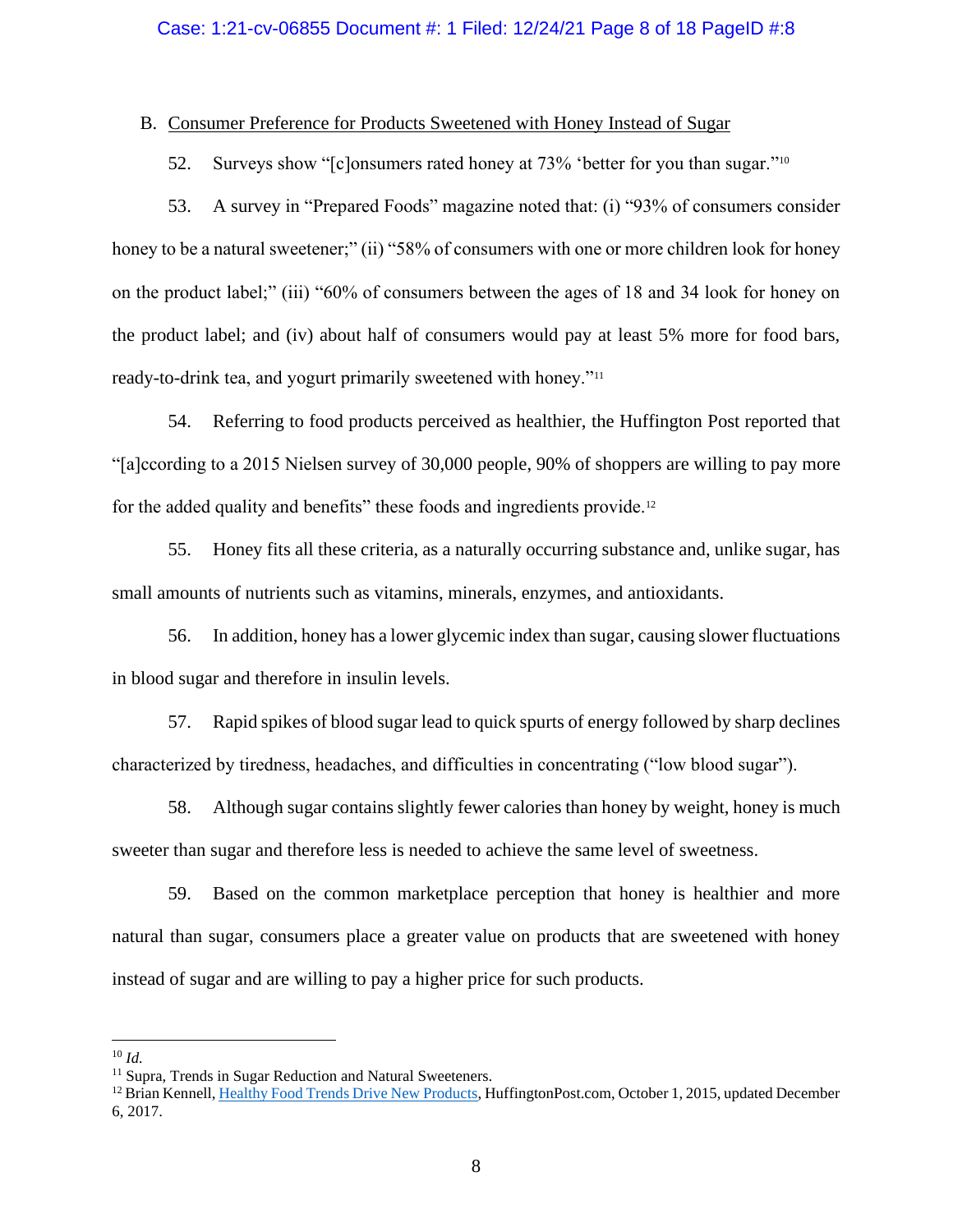# Case: 1:21-cv-06855 Document #: 1 Filed: 12/24/21 Page 9 of 18 PageID #:9

# C. Contrary to Representations, Honey is Present in De Minimis Amount and Product Is Sweetened Mainly with Sugar

60. The Product's ingredients, listed in descending order of predominance, reveal that "Sugar" is the predominant sweetening agent, followed by "Palm Oil," and *then* "Honey."

61. The Product has more palm oil than honey, yet the front label does not disclose the presence of palm oil.

62. Consumer preference is for foods which get their taste from food ingredients – like honey – instead of added "honey" flavor, because it is perceived as more natural and less processed than a flavor solution made by a chemist in a laboratory.

63. The amount of honey is misleading because it is present in a smaller amount than expected.

64. At best, honey *may* provide a slight "honey" taste.

65. However, because there is such a small amount of honey, it is insufficient to provide such a taste.

66. No less than 70% of consumers try to avoid added flavors, because even "natural" flavors have been linked to detrimental health effects, contain additives, and made with environmentally harmful solvents.

67. Unfortunately for consumers, what consumers may recognize as a "honey" taste is not entirely from honey, but from the natural and/or artificial flavor listed in the ingredient list.

68. The front label fails to disclose the Product is natural and/or artificially honey flavored, even though this statement is required under federal and state law.

69. The added flavors imitate honey, causing consumers to expect it has more honey than it does.

70. Consumers are misled to expect a non-negligible amount of honey because they see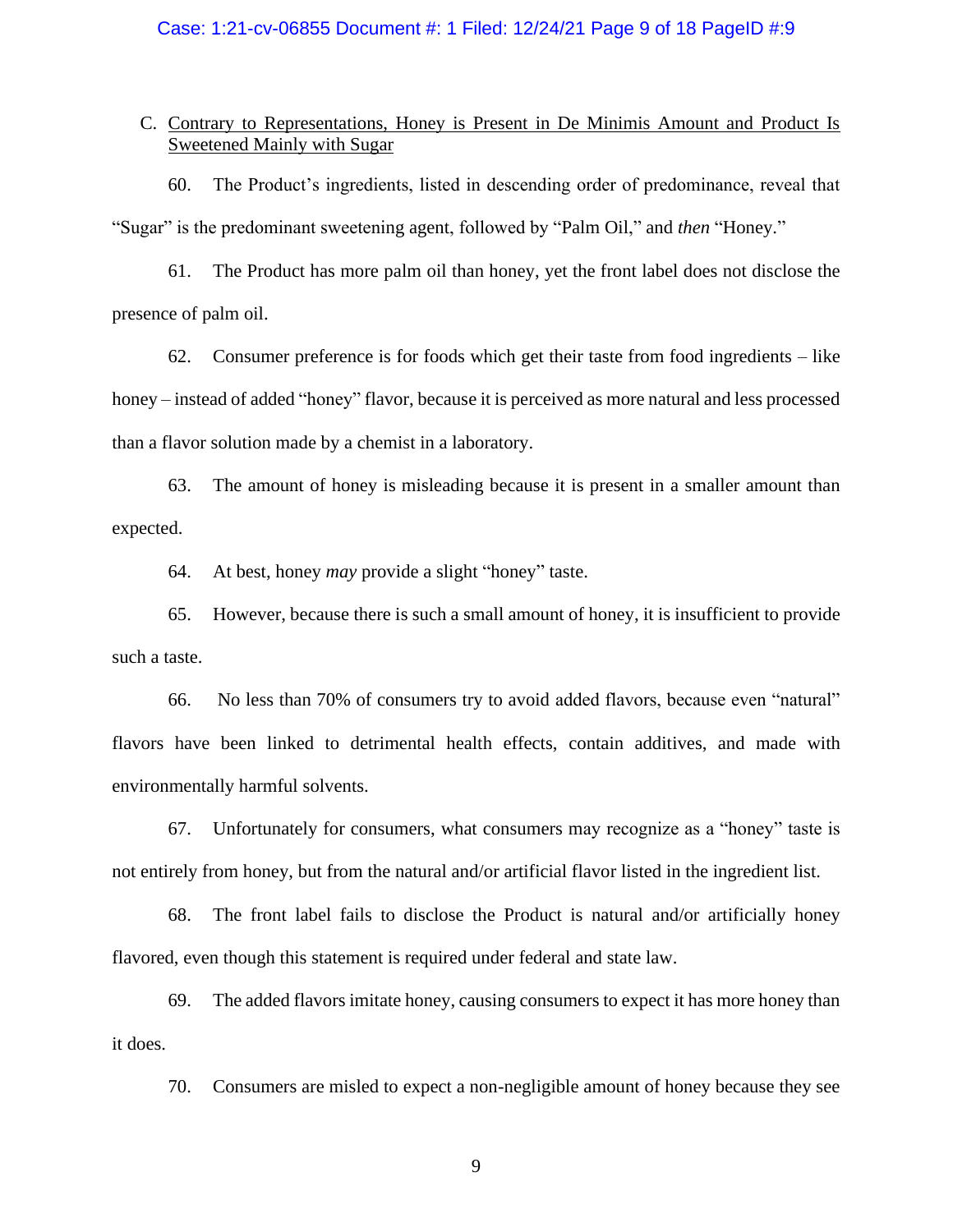# Case: 1:21-cv-06855 Document #: 1 Filed: 12/24/21 Page 10 of 18 PageID #:10

the honey dipper and the word "honey."

# **III. CONCLUSION**

71. The Product contains other representations which are misleading.

72. Reasonable consumers must and do rely on a company to honestly identify and describe the components, attributes, and features of a product, relative to itself and other comparable products or alternatives.

73. The value of the Product that Plaintiff purchased was materially less than its value as represented by defendant.

74. Defendant sold more of the Product and at higher prices than it would have in the absence of this misconduct, resulting in additional profits at the expense of consumers.

75. Had Plaintiff and proposed class members known the truth, they would not have bought the Product or would have paid less for it.

76. The Product is sold for a price premium compared to other similar products, no less than approximately \$2.99 per 13.7 oz, a higher price than it would otherwise be sold for, absent the misleading representations and omissions.

### Jurisdiction and Venue

77. Jurisdiction is proper pursuant to Class Action Fairness Act of 2005 ("CAFA"). 28 U.S.C. § 1332(d)(2).

78. The aggregate amount in controversy exceeds \$5 million, including any statutory damages, exclusive of interest and costs.

79. Plaintiff Eric Wilim is a citizen of Illinois.

80. Defendant Mondelēz Global LLC, is a Delaware limited liability company with a principal place of business in East Hanover, Morris County, New Jersey and upon information and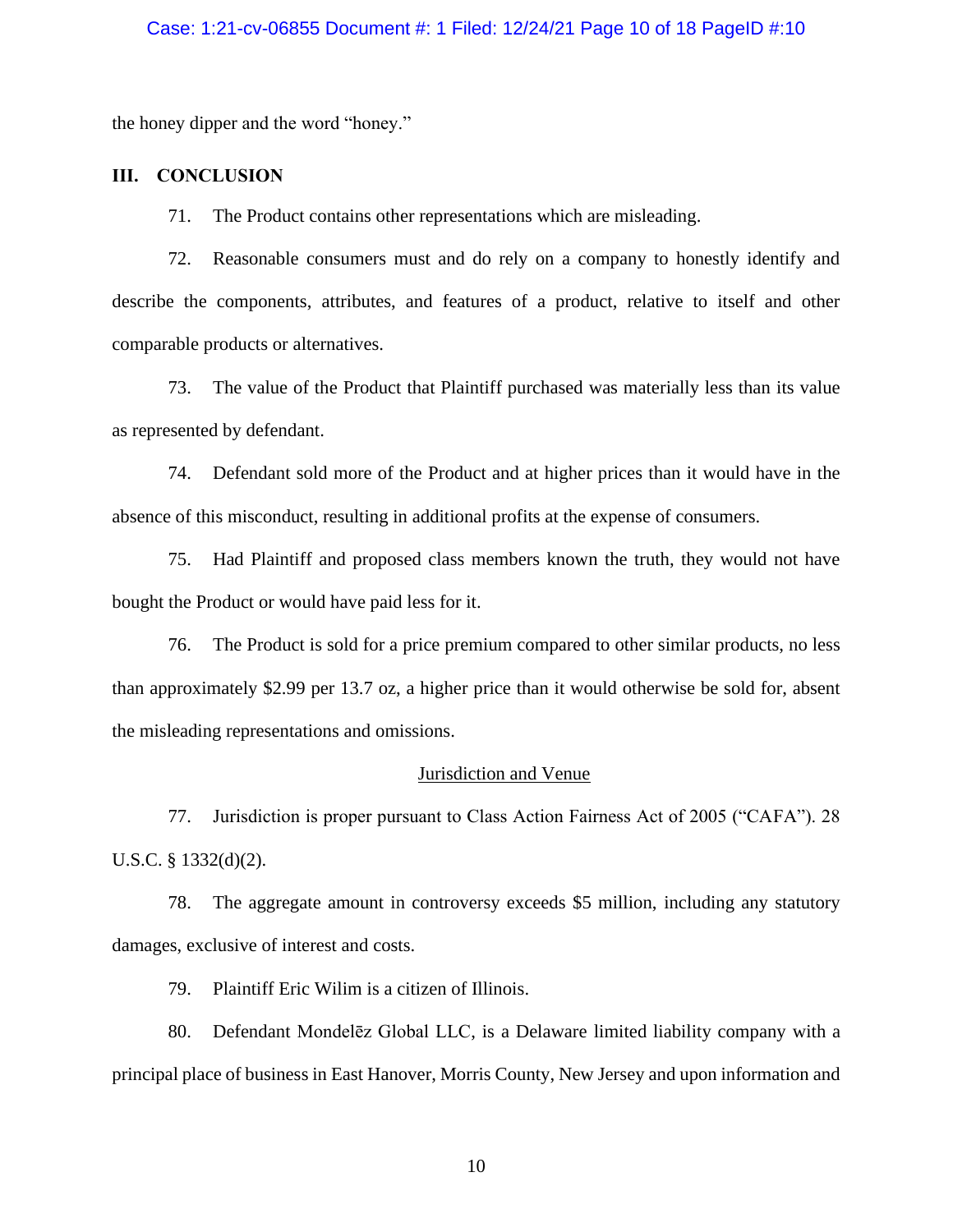### Case: 1:21-cv-06855 Document #: 1 Filed: 12/24/21 Page 11 of 18 PageID #:11

belief, at least one member of defendant is not a citizen of the same state as the plaintiff.

81. Defendant's managing member is Mondelēz International, Inc., a Virginia corporation with a principal place of business in New Jersey.

82. Defendant transacts business within this District through sale of the Product at stores within this State and District, including big box stores, convenience stores, drug stores, grocery stores, club stores, and online, sold directly to residents of this District.

83. Venue is in this District because plaintiff resides in this district and the actions giving rise to the claims occurred within this district.

84. Venue is in the Eastern Division in this District because a substantial part of the events or omissions giving rise to the claim occurred in Lake County, i.e., Plaintiff's purchase of the Product and his awareness of the issues described here.

#### Parties

85. Plaintiff Eric Wilim is a citizen of Grayslake, Lake County, Illinois.

86. Defendant Mondelēz Global LLC, is a Delaware limited liability company with a principal place of business in East Hanover, New Jersey, Morris County.

87. Defendant's products, including the Product in this action, are sold to consumers by third-parties, available online and in almost every convenience store, grocery store, big box store, drug store in Illinois.

88. The Product is sold in packaging of various sizes.

89. Defendant's managing member is Mondelēz International, Inc., a Virginia corporation with a principal place of business in New Jersey.

90. The forerunner of Mondelez was the National Biscuit Company, formed in 1898 from a merger of over 100 bakeries in the country.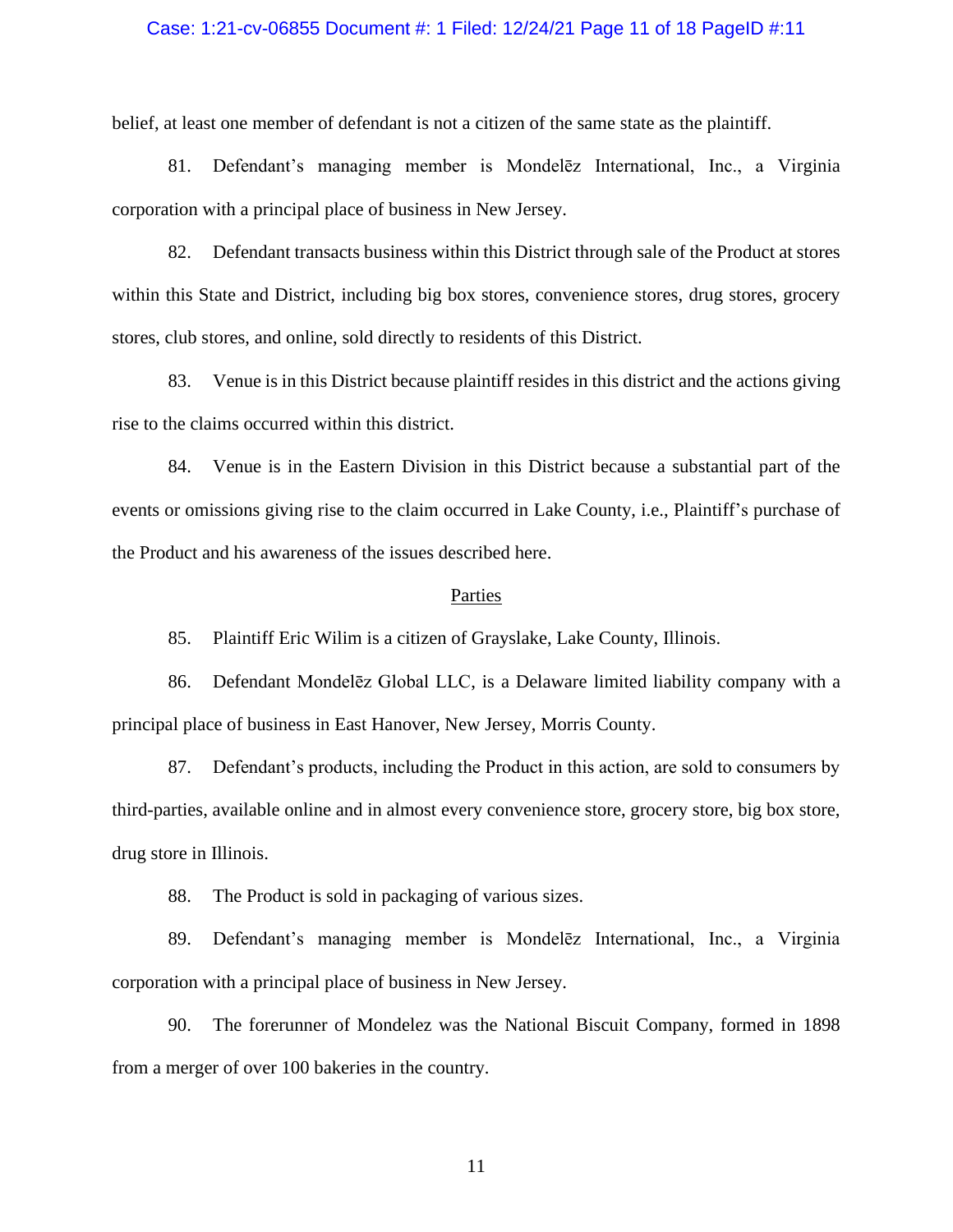### Case: 1:21-cv-06855 Document #: 1 Filed: 12/24/21 Page 12 of 18 PageID #:12

91. Nabisco, as it was called, revolutionized packaged snacks through wrapping which maintained freshness and kept out debris.

92. Prior to this, crackers were sold loose in a barrel, which is where the term "cracker barrel" comes from.

93. Nabisco introduced numerous staples of American pantries, including Oreo Cookies, Barnum's Animal Crackers, Honey Maid Grahams, Ritz crackers, Wheat Thins, Saltines, and Chips Ahoy.

94. Nabisco was the second largest advertiser after tobacco companies for much of its history, which created a great reservoir of public trust.

95. Nabisco, and its successor, Defendant, emphasizes its commitment to quality products, labeled honestly, in support of giving consumers the high value they deserve.

96. These facts show a company with a significant amount of goodwill and equity when it comes to consumer purchasing.

97. Plaintiff purchased the Product on one or more occasions within the statutes of limitations for each cause of action alleged, at stores including Walmart, 1205 S Rte 31 Crystal Lake IL 60014-8213 between December 2020 and July 2021, among other times.

98. Plaintiff bought the Product because he expected it contained more whole grains, fiber, and honey, than it did because that is what the representations said and implied.

99. Plaintiff relied on the words and images on the Product, on the labeling and/or claims made by Defendant in digital and/or social media.

100. Plaintiff bought the Product at or exceeding the above-referenced price.

101. Plaintiff would not have purchased the Product if he knew the representations and omissions were false and misleading or would have paid less for it.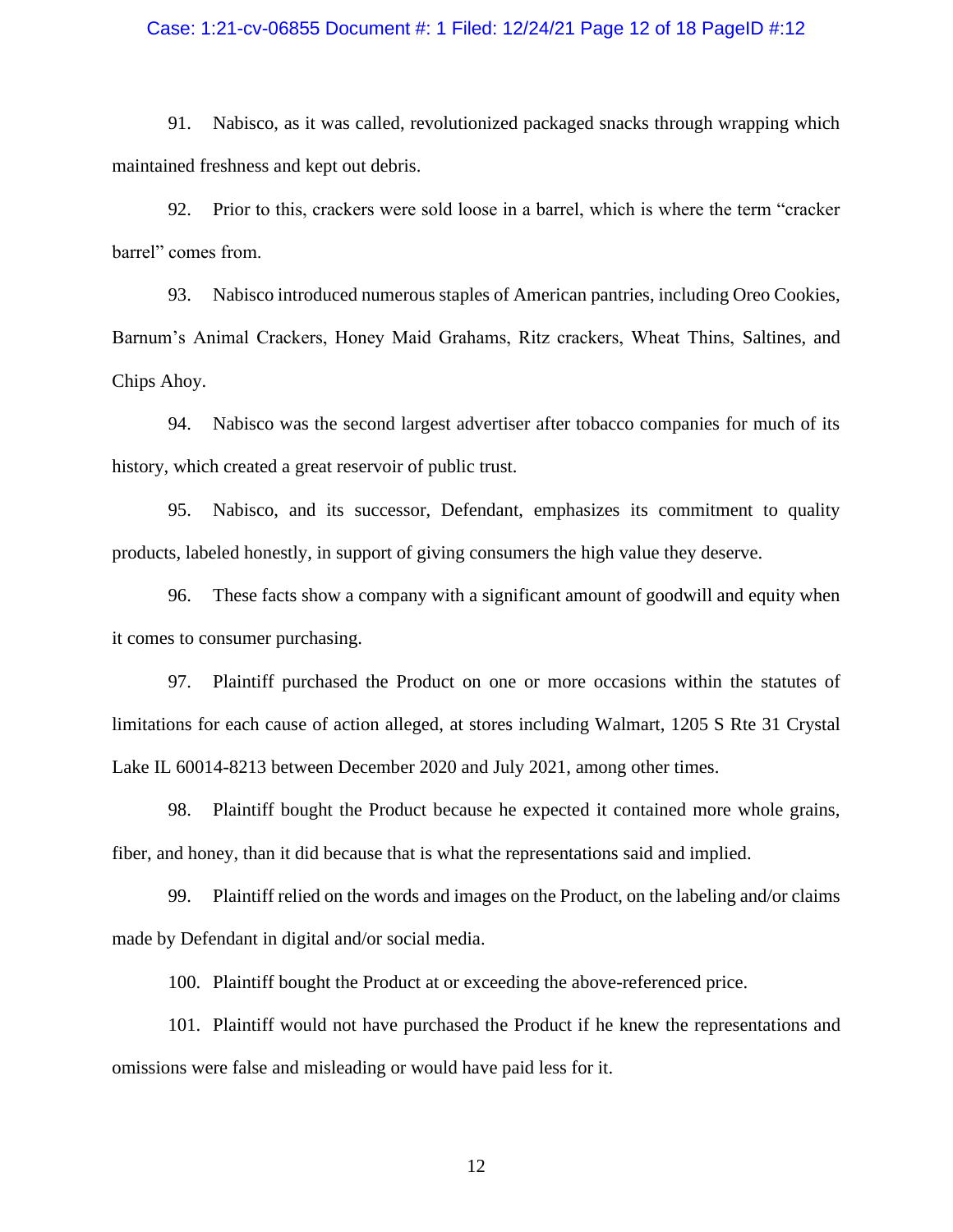# Case: 1:21-cv-06855 Document #: 1 Filed: 12/24/21 Page 13 of 18 PageID #:13

102. Plaintiff chose between Defendant's Product and products represented similarly, but which did not misrepresent their attributes, features, and/or components.

103. The Product was worth less than what Plaintiff paid and he would not have paid as much absent Defendant's false and misleading statements and omissions.

104. Plaintiff intends to, seeks to, and will purchase the Product again when he can do so

with the assurance the Product's representations are consistent with its abilities and/or composition.

105. Plaintiff is an unable to rely on the labeling of not only this Product, but other similar

products, because he is an unsure of whether their representations are truthful.

#### Class Allegations

106. Plaintiff seeks certification under Fed. R. Civ. P. 23(b)(2) and (b)(3) of the following

classes:

**Illinois Class:** All persons in the State of Illinois who purchased the Product during the statutes of limitations for each cause of action alleged.

**Consumer Fraud Multi-State Class**: All persons in the States of Ohio, Michigan, Nevada, Arizona, Rhode Island, North Dakota, Texas, Iowa, Virginia, New Hampshire, Maine, Alaska, South Dakota, and Oklahoma, who purchased the Product during the statutes of limitations for each cause of action alleged

107. Common questions of law or fact predominate and include whether defendant's

representations were and are misleading and if plaintiff and class members are entitled to damages.

108. Plaintiff's claims and basis for relief are typical to other members because all were

subjected to the same unfair and deceptive representations and actions.

109. Plaintiff is an adequate representative because his interests do not conflict with other

members.

110. No individual inquiry is necessary since the focus is only on defendant's practices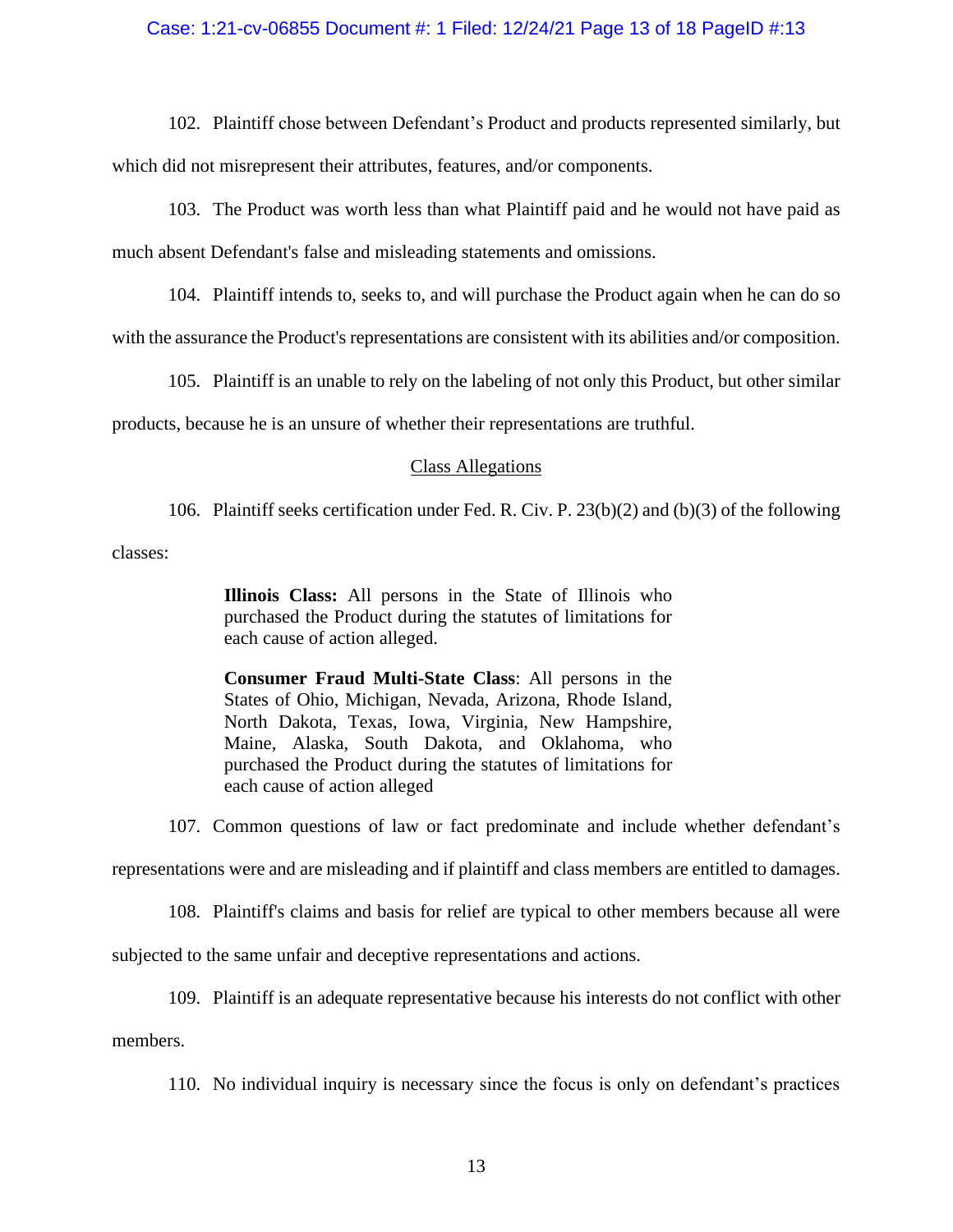### Case: 1:21-cv-06855 Document #: 1 Filed: 12/24/21 Page 14 of 18 PageID #:14

and the class is definable and ascertainable.

111. Individual actions would risk inconsistent results, be repetitive and are impractical to justify, as the claims are modest relative to the scope of the harm.

112. Plaintiff's counsel is competent and experienced in complex class action litigation and intends to protect class members' interests adequately and fairly.

113. Plaintiff seeks class-wide injunctive relief because the practices continue.

# Illinois Consumer Fraud and Deceptive Business Practices Act ("ICFA"), 815 ILCS 505/1, et seq.

# (Consumer Protection Statute)

114. Plaintiff incorporates by reference all preceding paragraphs.

115. Plaintiff and class members desired to purchase a product that contained more whole grains, fiber, and honey, than it did.

116. Defendant's false and deceptive representations and omissions are material in that they are likely to influence consumer purchasing decisions.

117. Defendant misrepresented the Product through statements, omissions, ambiguities, half-truths and/or actions.

118. Plaintiff and class members would not have purchased the Product or paid as much if the true facts had been known, suffering damages.

119. Defendant misrepresented the Product through statements, omissions, ambiguities, half-truths and/or actions.

120. Plaintiff relied on the representations that the Product contained more whole grains, fiber, and honey, than it did

121. Plaintiff and class members would not have purchased the Product or paid as much if the true facts had been known, suffering damages.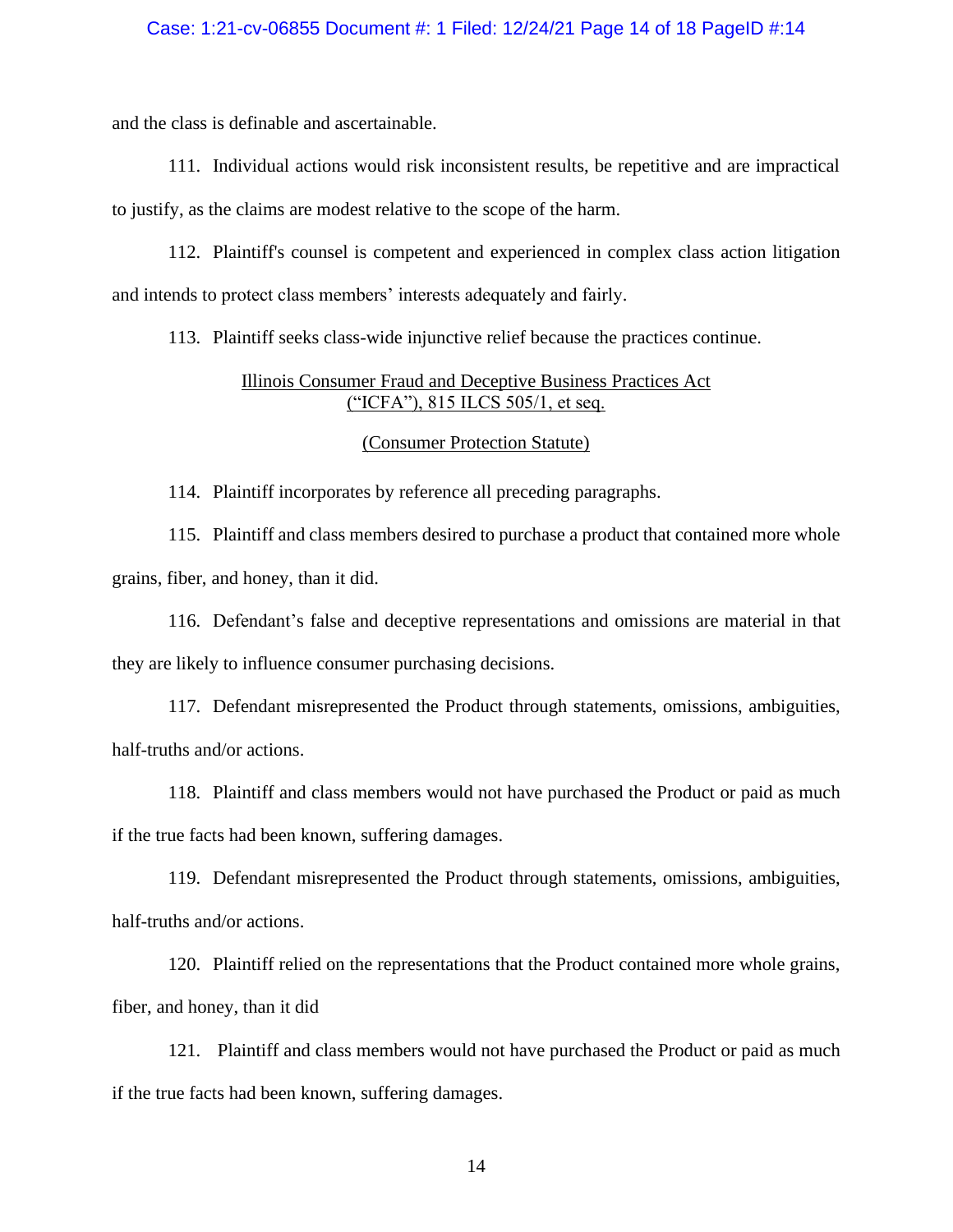# Violation of State Consumer Fraud Acts

# (On Behalf of the Consumer Fraud Multi-State Class)

122. The Consumer Fraud Acts of the States in the Consumer Fraud Multi-State Class are similar to the ICFA and prohibit the use of unfair or deceptive business practices in the conduct of trade or commerce.

123. Defendant intended that each of members of the Consumer Fraud Multi-State Class would rely upon its deceptive conduct, and a reasonable person would in fact be misled by this deceptive conduct.

124. As a result of defendant's use or employment of artifice, unfair or deceptive acts or business practices, each of the other members of the Consumer Fraud Multi-State Class, have sustained damages in an amount to be proven at trial.

125. In addition, defendant's conduct showed motive, and the reckless disregard of the truth such that an award of punitive damages is appropriate.

# Breaches of Express Warranty, Implied Warranty of Merchantability/Fitness for a Particular Purpose and Magnuson Moss Warranty Act, 15 U.S.C. §§ 2301, *et seq*.

126. The Product was manufactured, identified, and sold by defendant and expressly and impliedly warranted to plaintiff and class members that it contained more whole grains, fiber, and honey, than it did.

127. Defendant directly marketed the Product to consumers through its advertisements and partnerships with retailers, through social media, and in print circulars.

128. Defendant knew the product attributes that potential customers like Plaintiff were seeking, and developed its marketing to directly meet those needs and desires.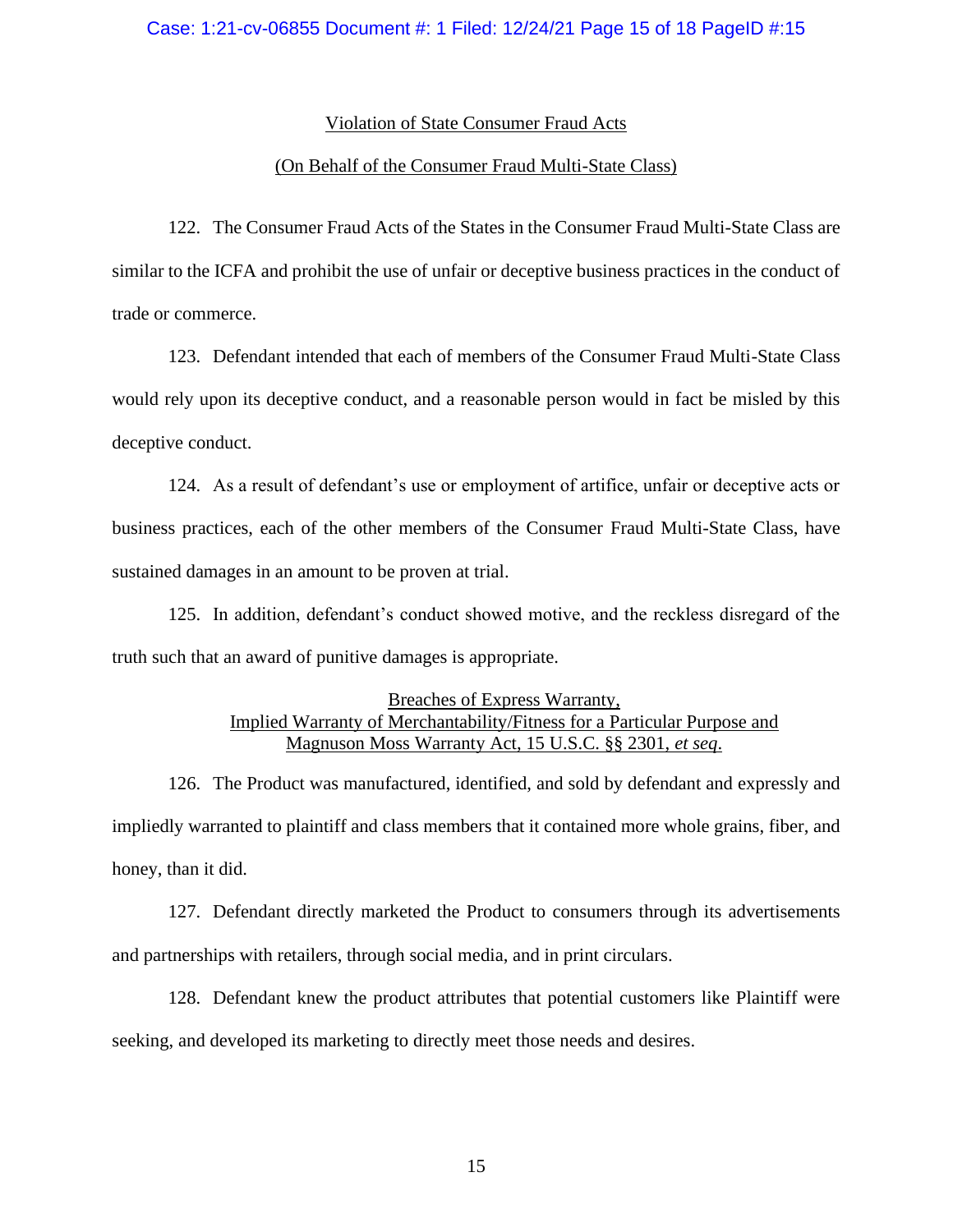### Case: 1:21-cv-06855 Document #: 1 Filed: 12/24/21 Page 16 of 18 PageID #:16

129. Defendant's representations affirmed and promised that the Product contained more whole grains, fiber, and honey, than it did.

130. Defendant described the Product as one which contained more whole grains, fiber, and honey, than it did, which became part of the basis of the bargain that the Product would conform to its affirmation and promise.

131. Defendant had a duty to disclose and/or provide non-deceptive descriptions and marketing of the Product.

132. This duty is based on Defendant's outsized role in the market for this type of Product, a trusted company known for its high quality products.

133. Plaintiff provided or will provide notice to defendant, its agents, representatives, retailers, and their employees.

134. Defendant received notice and should have been aware of these issues due to complaints by regulators, competitors, and consumers, to its main offices, and by consumers through online forums.

135. The Product did not conform to its affirmations of fact and promises due to defendant's actions and were not merchantable because it was not fit to pass in the trade as advertised and not fit for the purpose for which it was intended.

136. The Product was not merchantable because it was not adequately contained, packaged, and labeled as required by the representations, and did not conform to the promises and affirmations of fact made on the container or label.

137. Defendant had reason to know that the purpose for which the Product was bought by Plaintiff and consumers was because they expected it contained more whole grains, fiber, and honey, than it did, and they relied on Defendant's skill or judgment to select or furnish such a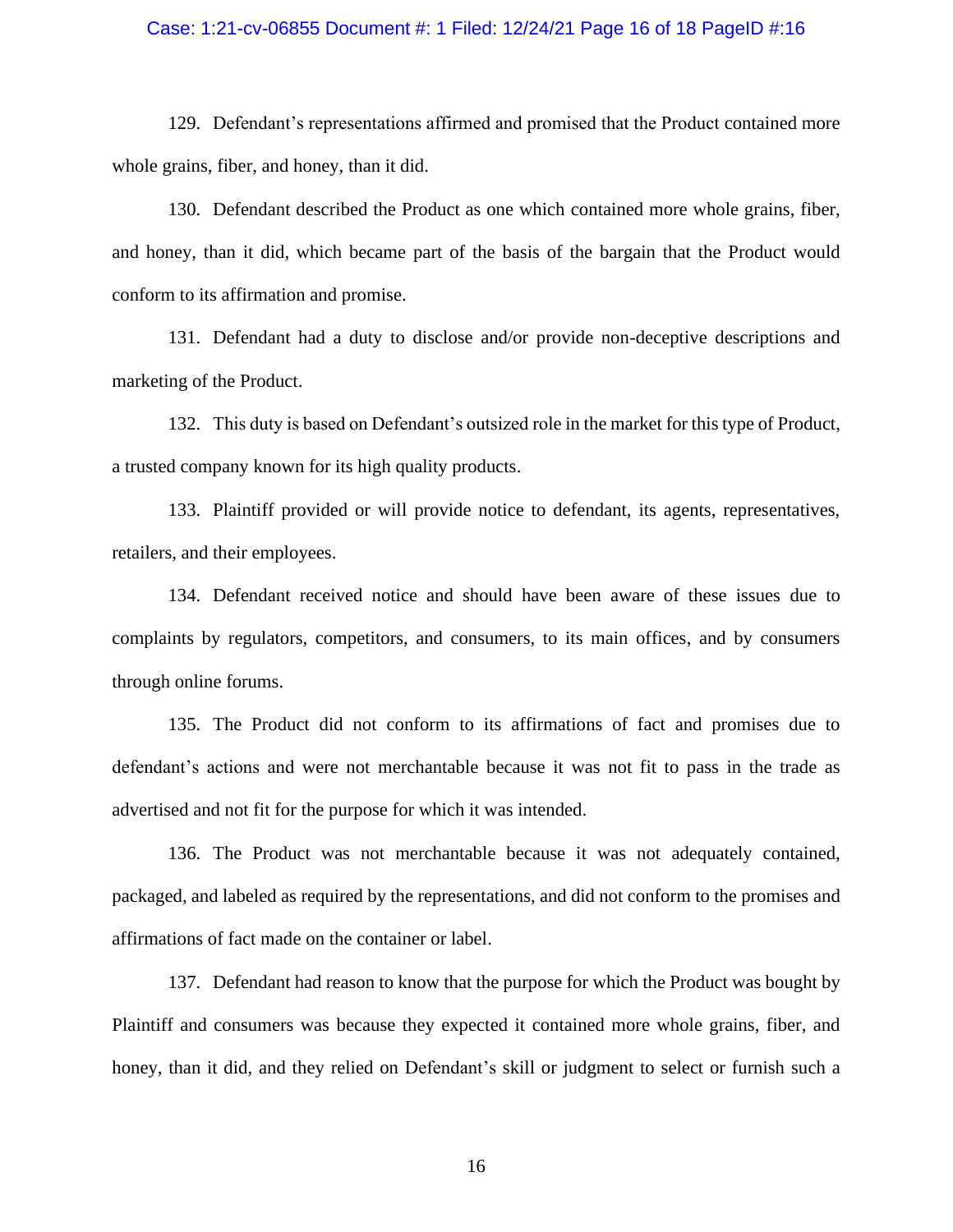# Case: 1:21-cv-06855 Document #: 1 Filed: 12/24/21 Page 17 of 18 PageID #:17

suitable product.

138. Plaintiff and class members would not have purchased the Product or paid as much if the true facts had been known, suffering damages.

#### Negligent Misrepresentation

139. Defendant had a duty to truthfully represent the Product, which it breached.

140. This duty is based on defendant's position, holding itself out as having special knowledge and experience in this area, a trusted company known for its high quality products.

141. The representations took advantage of consumers' cognitive shortcuts made at the point-of-sale and their trust in defendant.

142. Plaintiff and class members reasonably and justifiably relied on these negligent misrepresentations and omissions, which served to induce and did induce, their purchase of the Product.

143. Plaintiff and class members would not have purchased the Product or paid as much if the true facts had been known, suffering damages.

### Fraud

144. Defendant misrepresented and/or omitted the attributes and qualities of the Product, that it contained more whole grains, fiber, and honey, than it did.

145. Moreover, the records Defendant is required to maintain, and/or the information inconspicuously disclosed to consumers, provided it with actual and/or constructive knowledge of the falsity of the representations.

146. Defendant's fraudulent intent is evinced by its knowledge that the Product was not consistent with its representations.

# Unjust Enrichment

147. Defendant obtained benefits and monies because the Product was not as represented